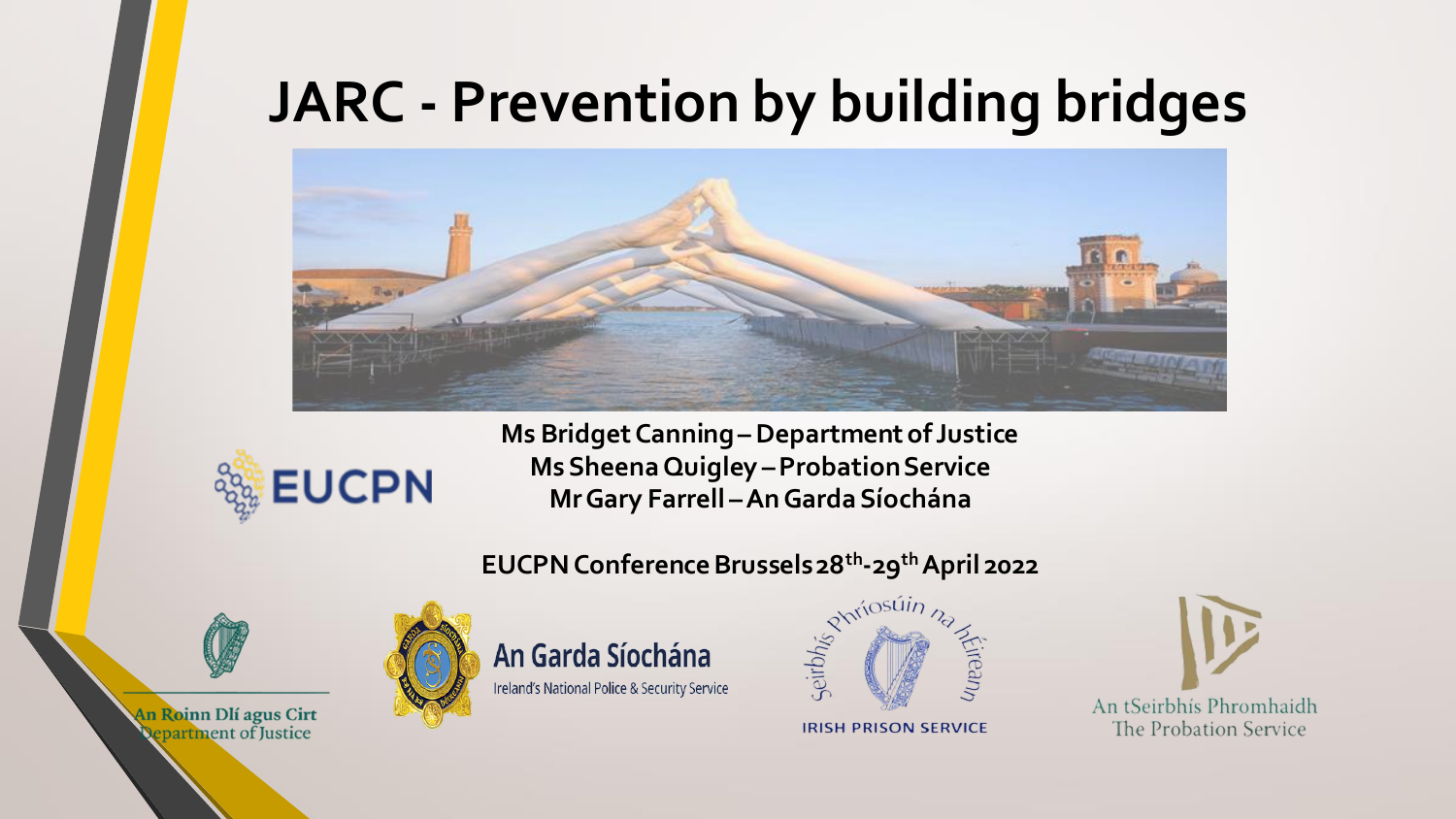### **What is JARC?**

The Joint Agency Response to Crime (JARC) Programme is a dynamic, multi-agency response to identified crime trends in local areas, delivered by An Garda Síochána (Irish Police Force); the Probation Service; the Irish Prison Service; and supported by the Department of Justice.



An Garda Síochána Ireland's National Police & Security Service



**IRISH PRISON SERVICE** 



An Roinn Dlí agus Cirt Department of Justice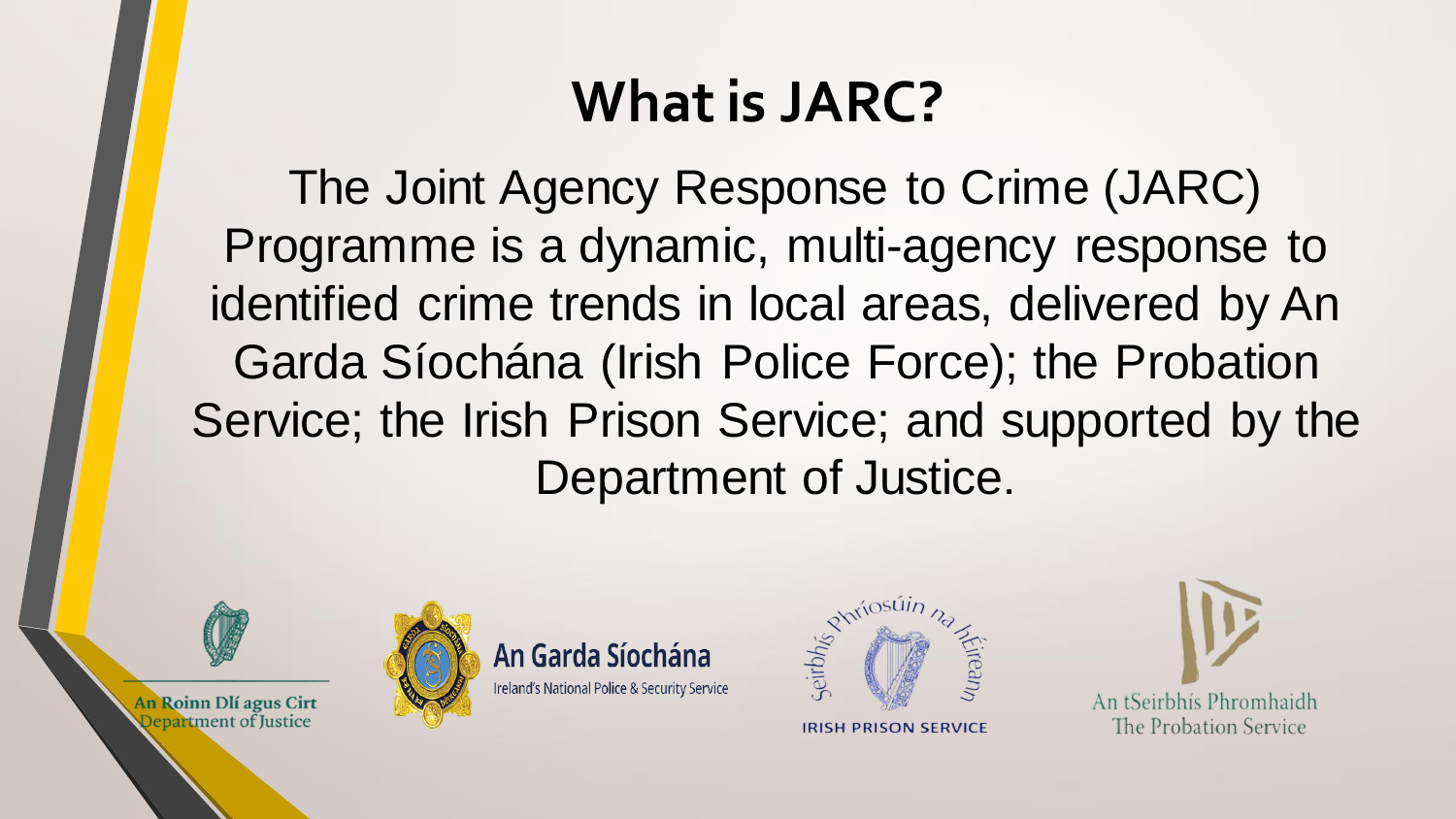## **Aims of JARC**

- To develop and further strengthen a multi-agency approach to the management of offenders;
- To prioritise prolific offenders causing the most harm in communities, in order to develop strategies that will address their behaviour; and
- To reduce crime and victimisation in local communities.



An Garda Síochána Ireland's National Police & Security Service



**IRISH PRISON SERVICE** 



An Roinn Dlí agus Cirt **Oepartment of Justice**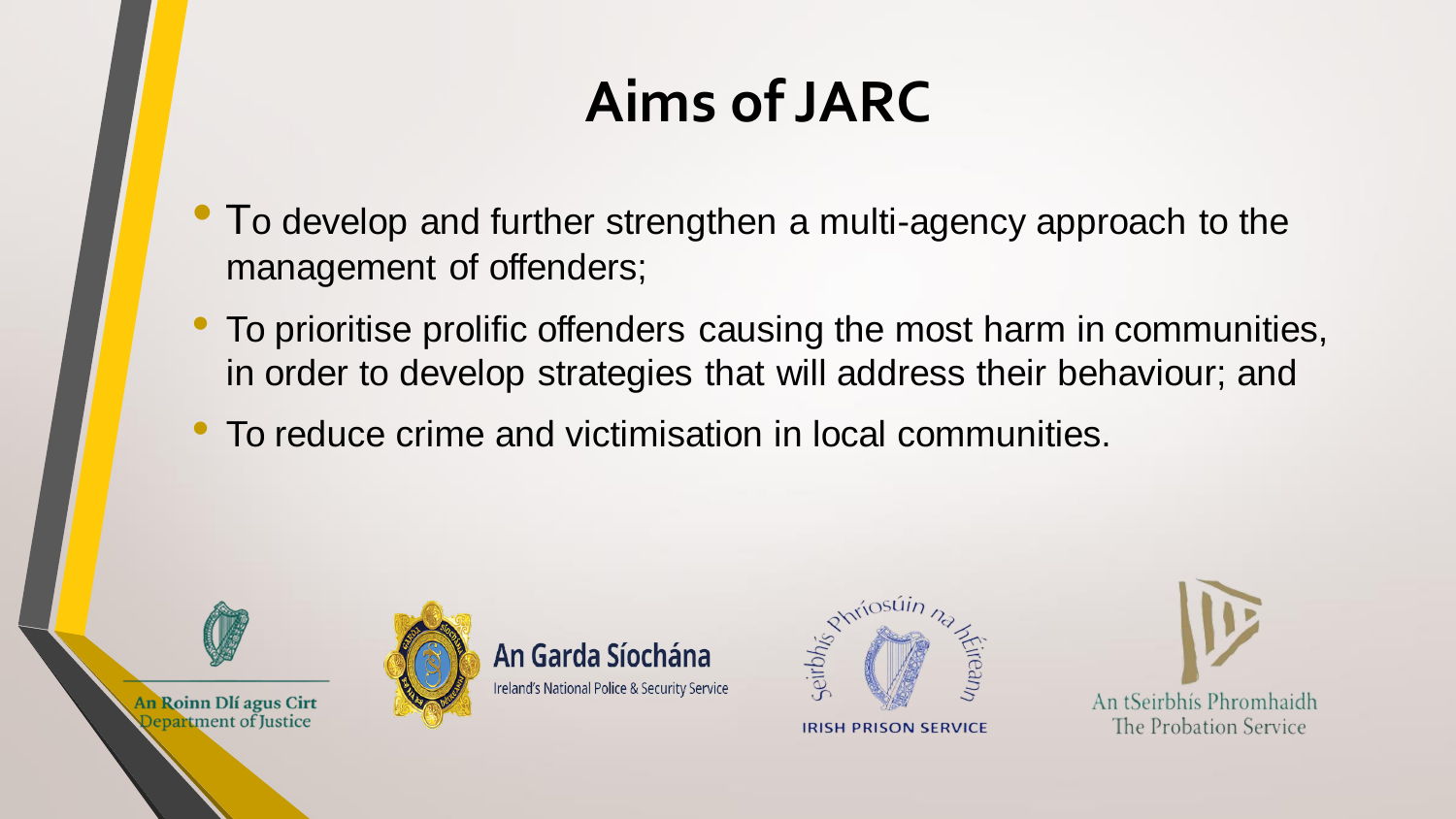#### **Programme Overview**

- 140 clients managed across 7 location specific programmes
- 5 ACER programmes focus on prolific burglary offenders, whilst Bridge and Strive focus on prolific offenders that cause more serious harm
- ACER programmes currently being evaluated by independent evaluators with reports expected by Q4 this year

An Garda Síochána

Ireland's National Police & Security Service



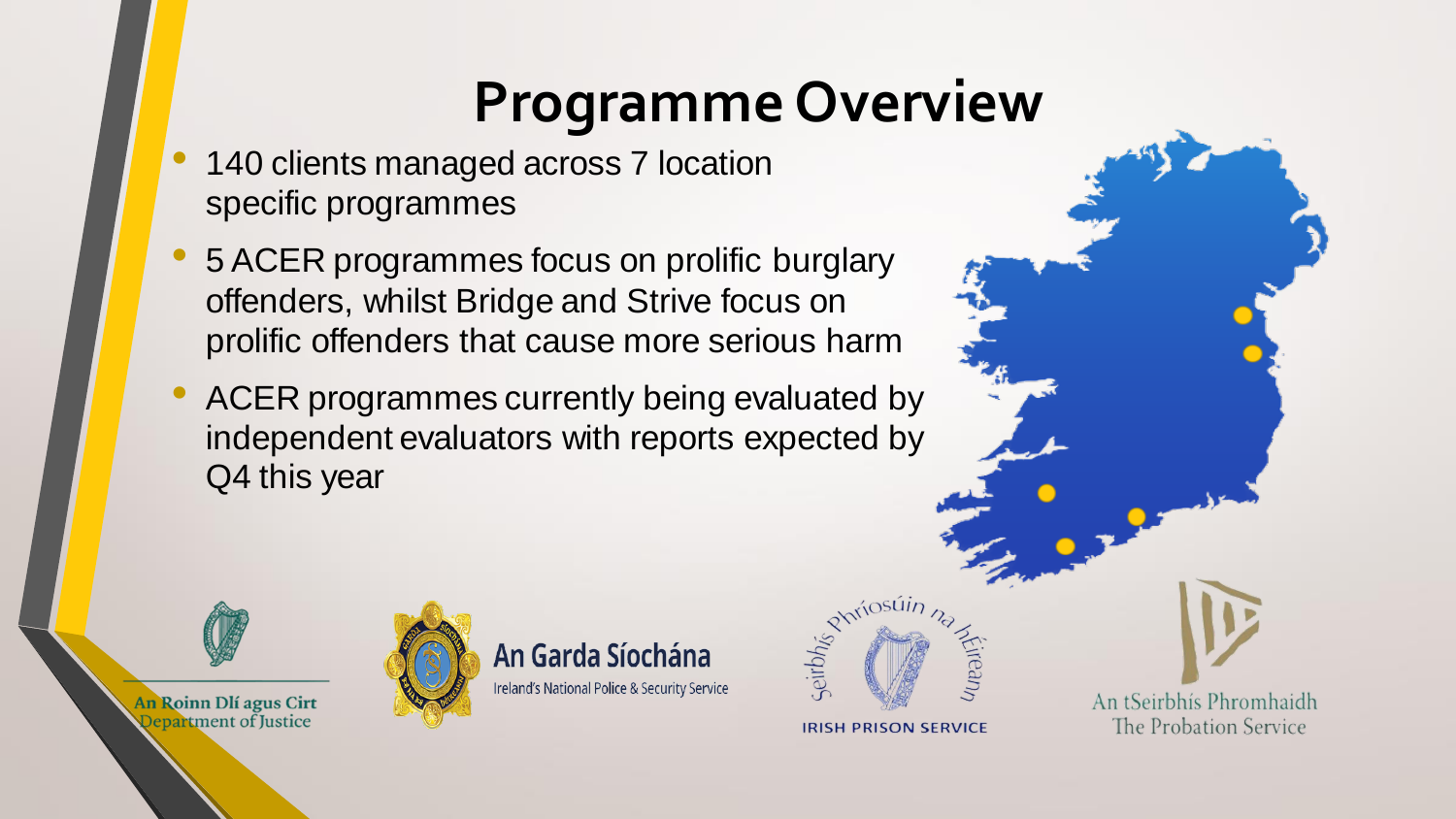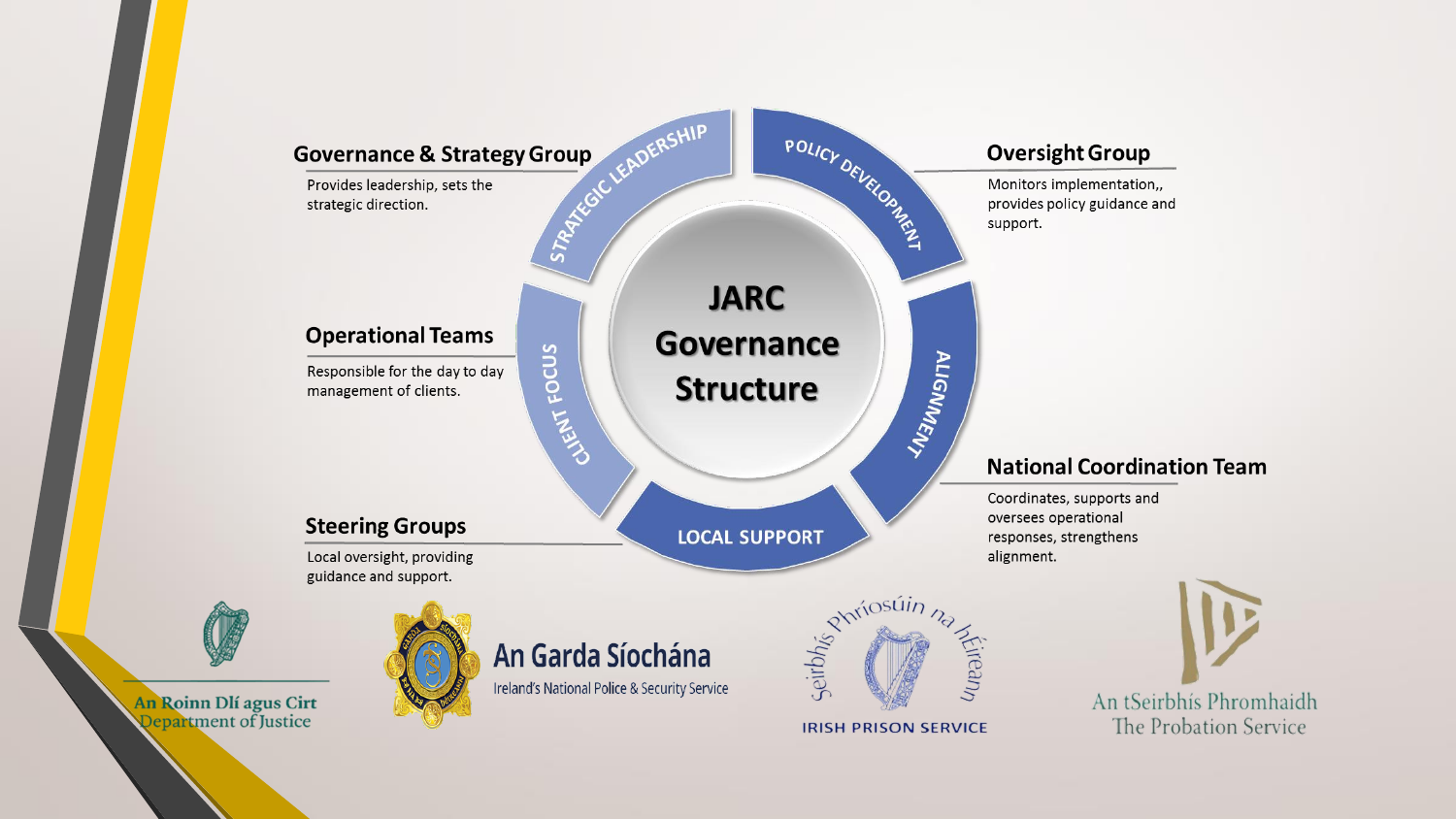## **Operational Teams**

- Front line team 3 agency, united front ; Probation Officer, Garda Case Manager, Prison officer for each participant
- Consider all referrals & assess suitability for participation
- Community or prison induction with client
- Responsibility for managing, monitoring & reviewing client engagement & progress - Case Management Plans
- Strengthened collaborative approach to service delivery



An Garda Síochána Ireland's National Police & Security Service





An Roinn Dlí agus Cirt **Qepartment of Justice**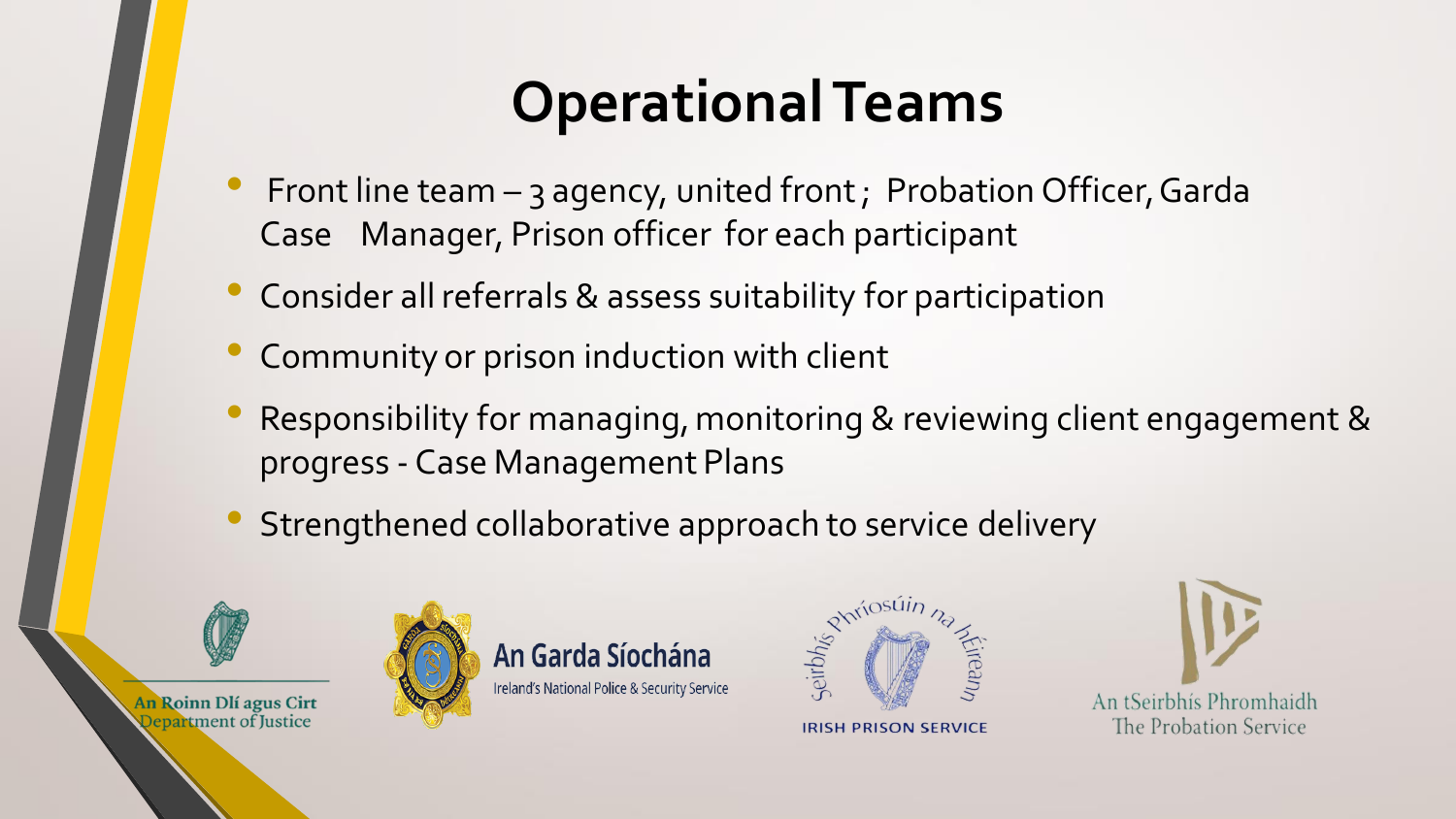# **Making It Work – Sharing Skills**

- Probation Service rehabilitation, relationship building, risk assessment instruments (LSI-R)
- An Garda Síochána serving communities and protecting the state
- Irish Prison Service custody & rehabilitation, sentence management, TR schemes, pre-release planning and prisoner incentive schemes



An Roinn Dlí agus Cirt **Oepartment of Justice** 

An Garda Síochána Ireland's National Police & Security Service



An tSeirbhís Phromhaidh The Probation Service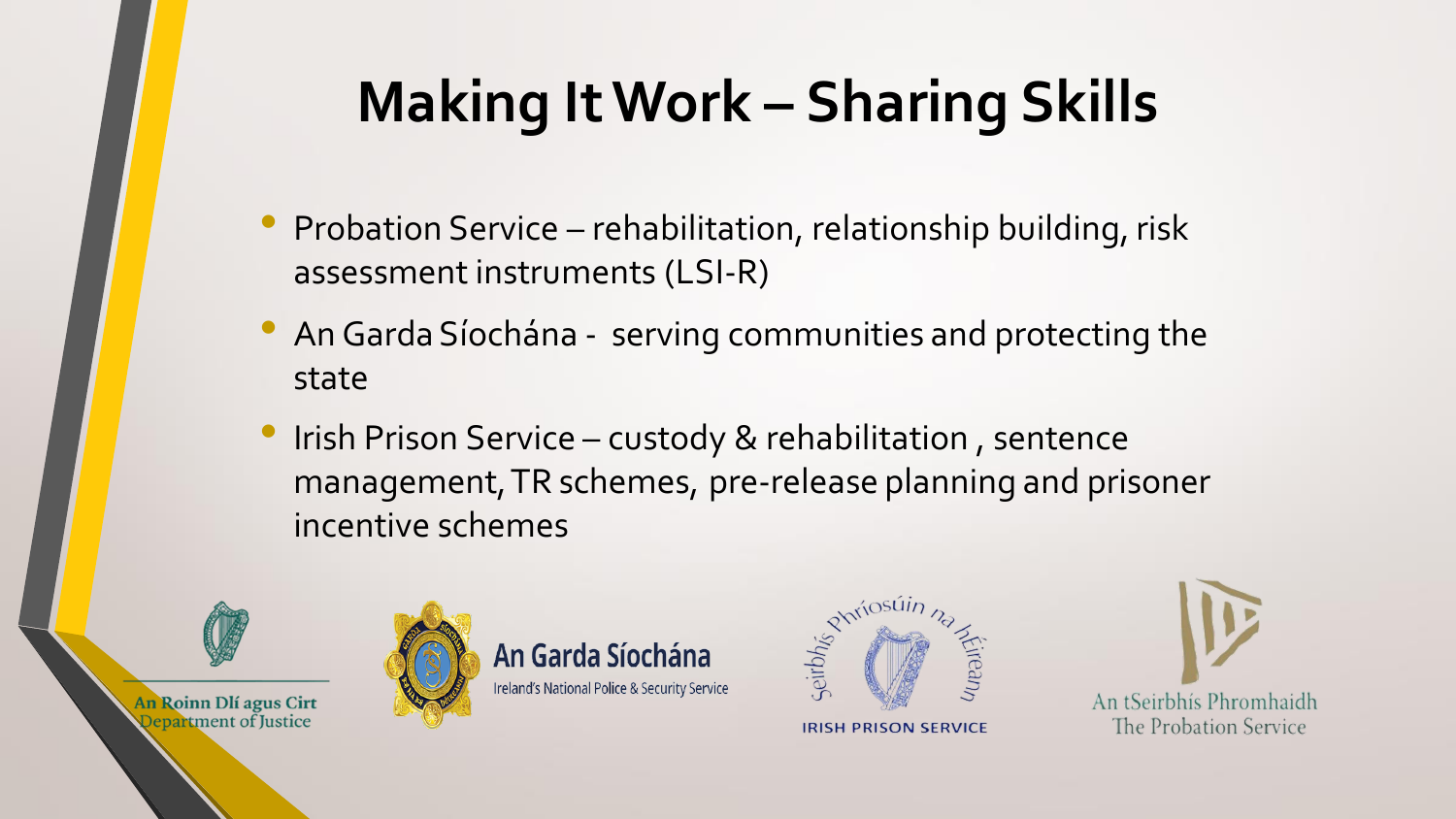# **Making It Work**

- Local networking between agencies
- Building relationships & communication
- Respecting each agencies uniqueness
- Agreeing actions, distribution of resources and responsibilities
- Classification system for allocation resources
- Commitment by all to the shared vision reducing crime & harm in our communities.



An Roinn Dlí agus Cirt **Qepartment of Justice** 

An Garda Síochána Ireland's National Police & Security Service



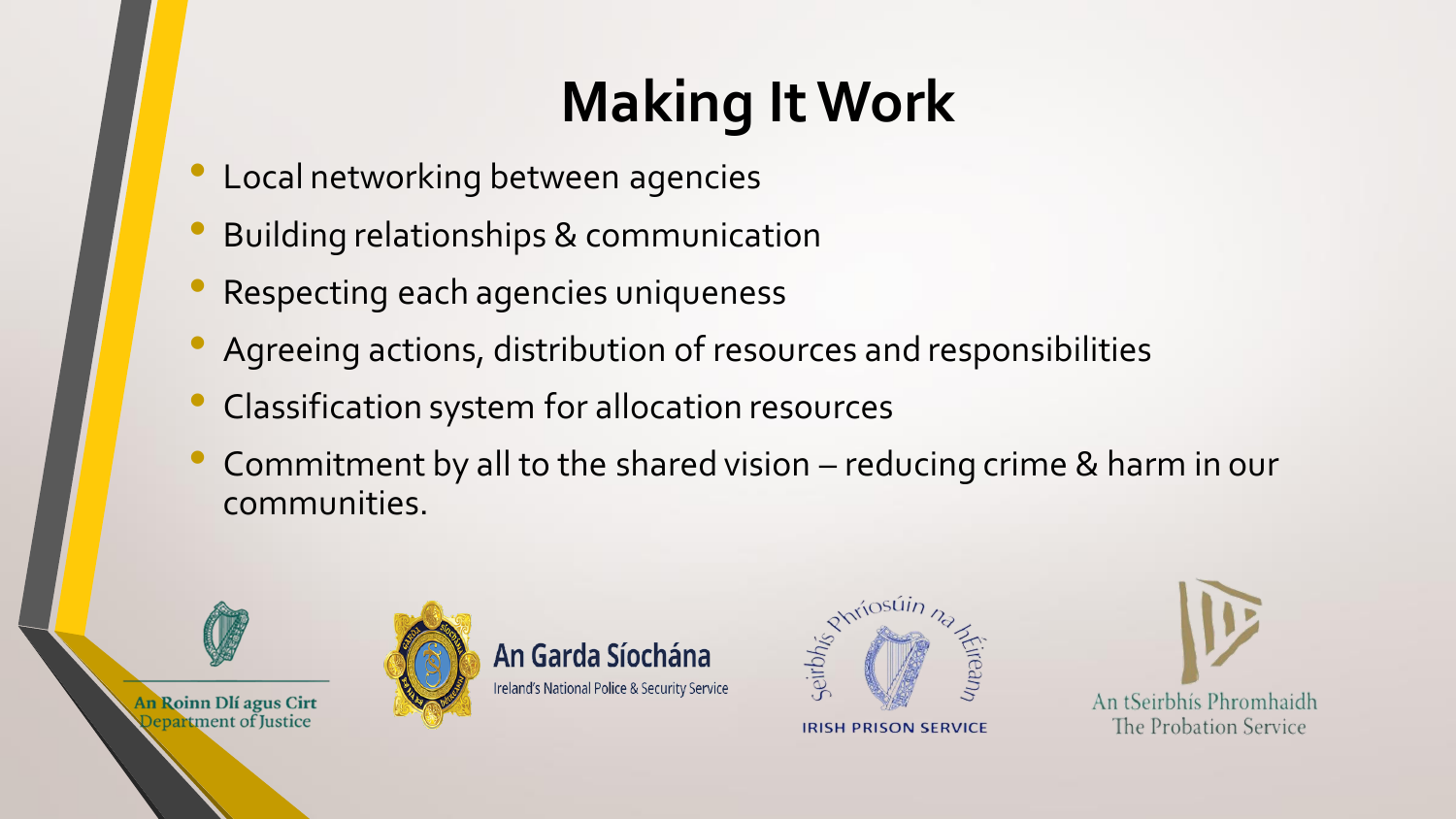# **Challenges**

**Resources** 

An Roinn Dlí agus Cirt Department of Justice

- Client non-compliance/non-engagement
- Dealing with involuntary clients
- Covid restrictions for prolonged periods
- Urban VS Rural Divide impacts on creation of inter-agency relationships





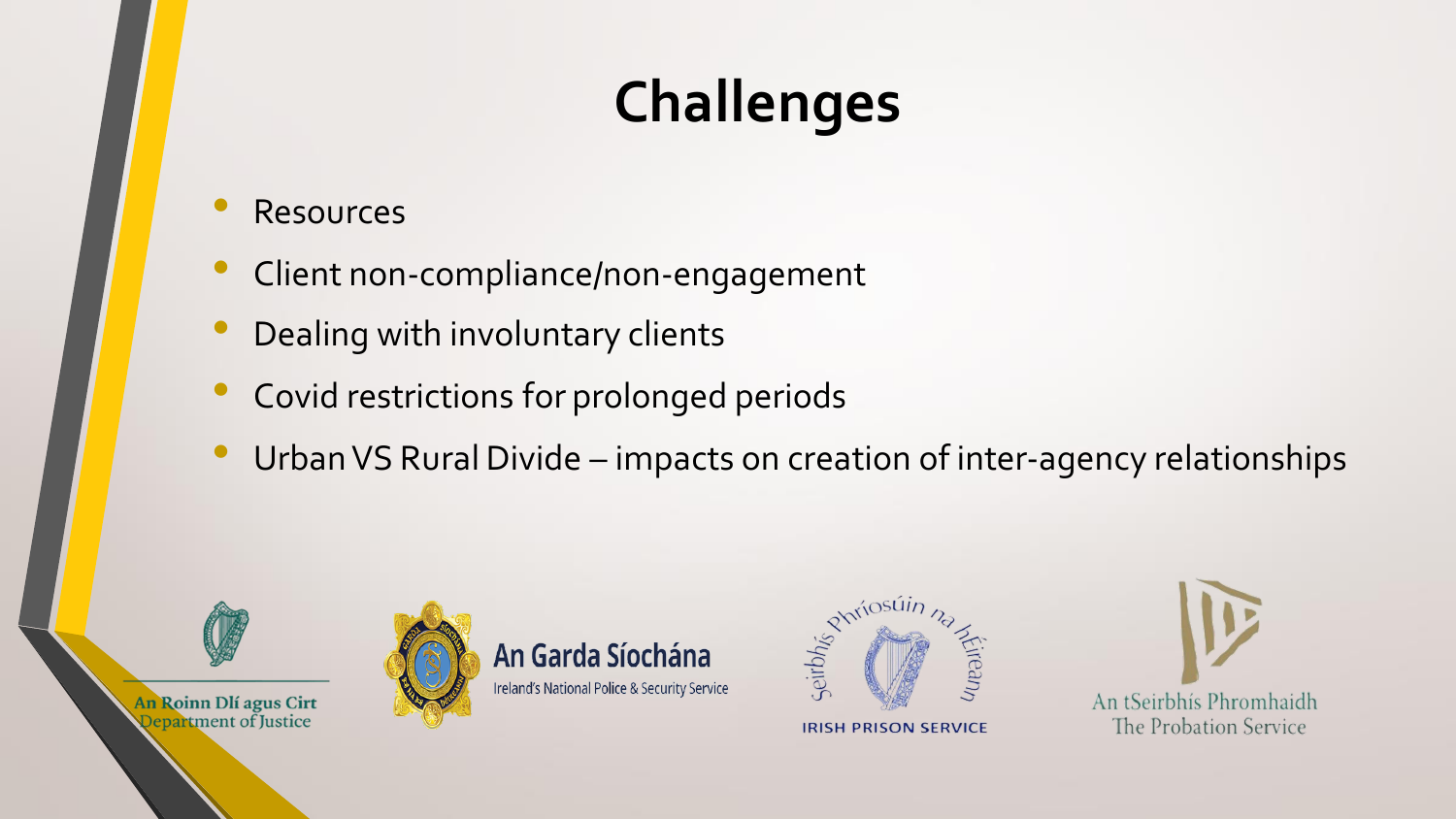# **Building Bridges by Cultural Reform**

- Our three agencies have come a long way
- All justice agencies have undergone significant cultural changes in offender management.
- Rehabilitation was traditionally seen as a job for the Probation Service
- Opposing views of how success was measured
- JARC provides a holistic approach to offender management





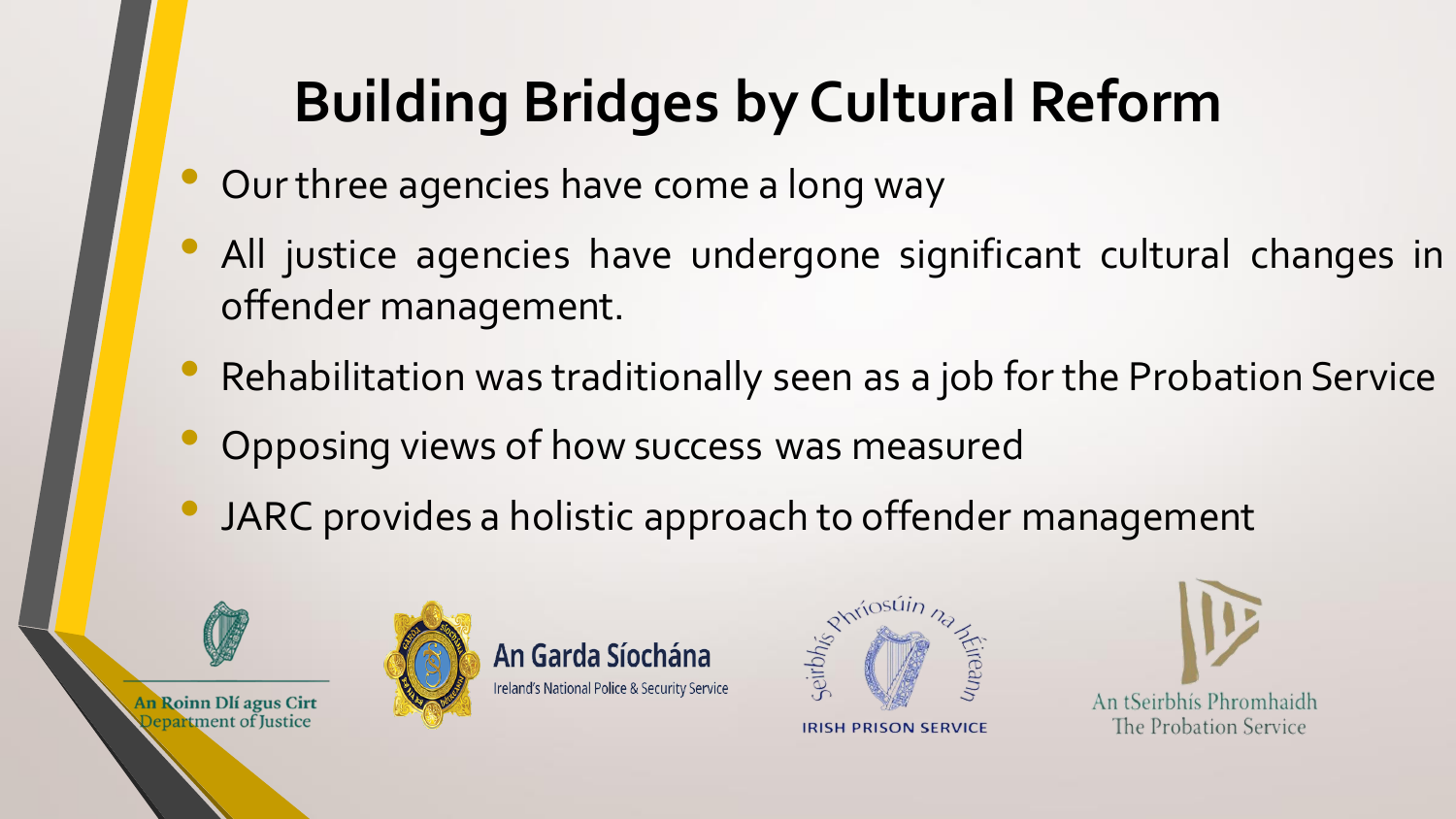## **Benefits for Clients/Communities/Victims**

- Visible joint agency approach to offender management which builds confidence and trust in the criminal justice system by providing a victim centred approach.
- Significant benefits to clients who engage through single points of contact.
- Our agencies benefit from stronger networks in managing recidivist offenders in the community



An Roinn Dlí agus Cirt **Oepartment of Justice** 





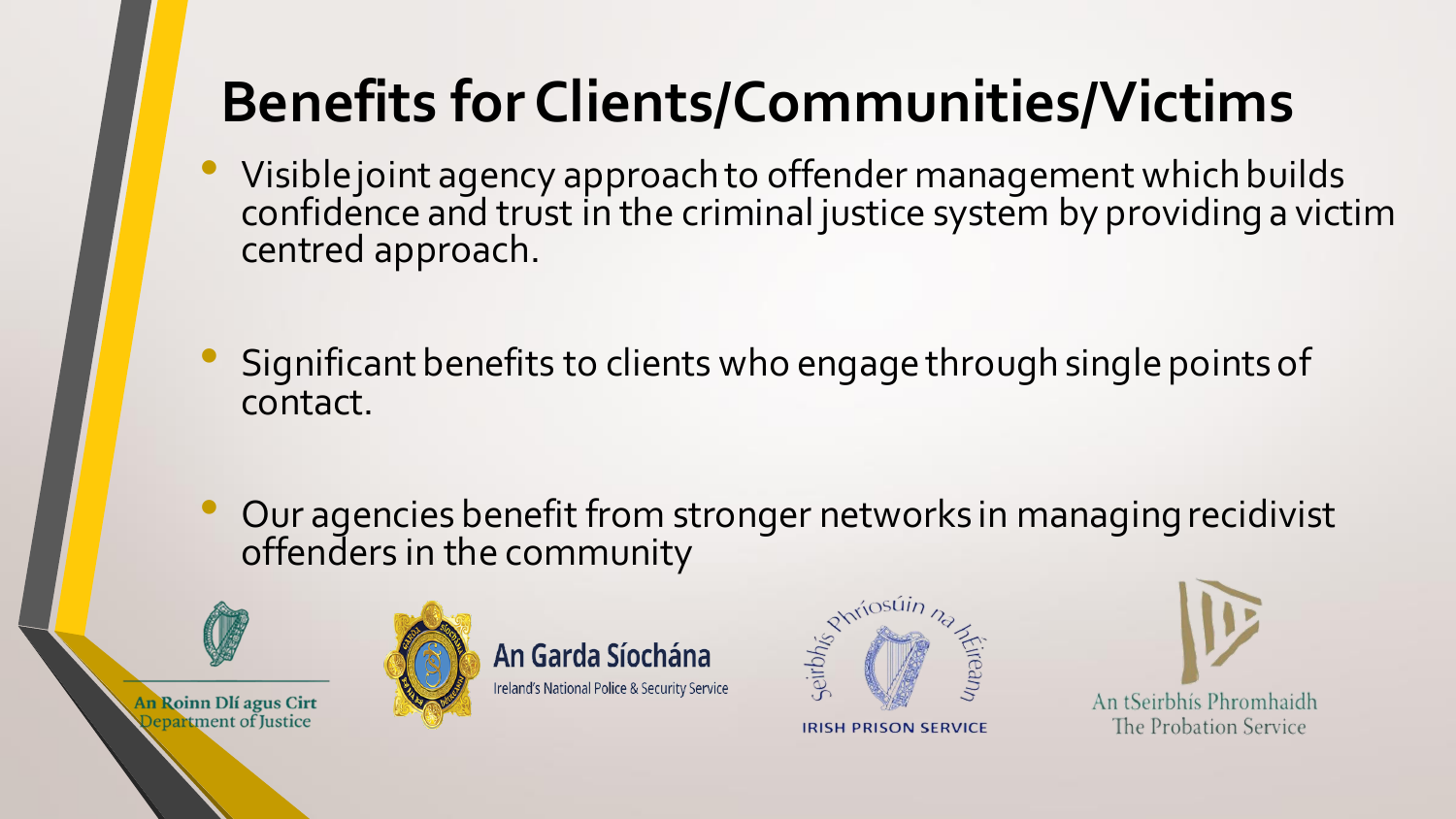## **Measuring Our Success**

**Burglary Incidents Associated with JARC Clients**



Data provided by the Garda Síochána Analysis Service –Mr William Rafferty



**Qepartment of Justice** 





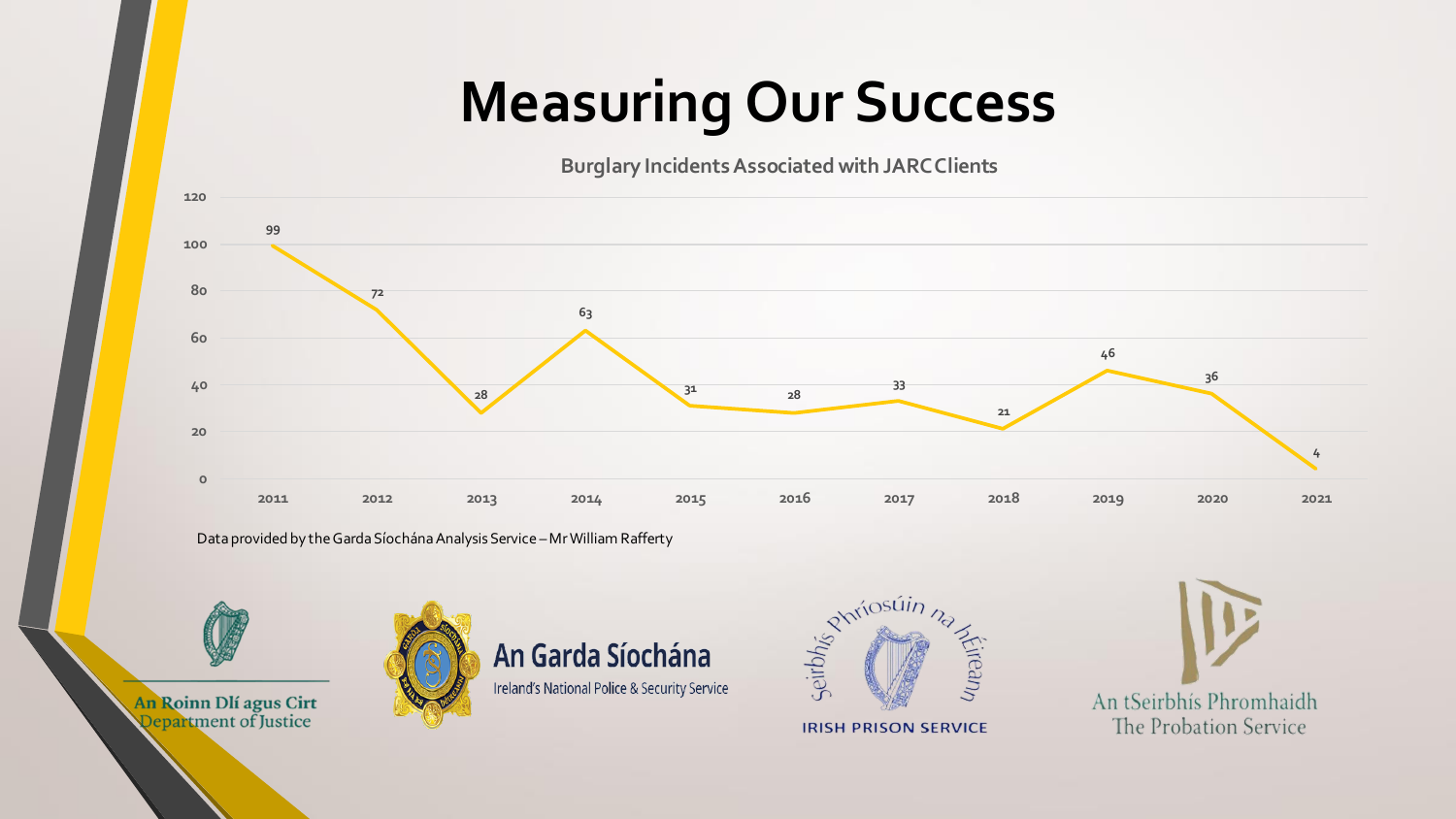## **Measuring Our Success**

| JARC Client - Burglary Incidents | 2011-2015    | 2017-2021      | % Change |
|----------------------------------|--------------|----------------|----------|
| JARC Client 1                    | 9            | 4              | -56%     |
| <b>JARC Client 2</b>             | 38           | 45             | $+18%$   |
| JARC Client 3                    | 8            | 6              | $-25%$   |
| JARC Client 4                    | 8            | $\mathsf{o}\,$ | $-100%$  |
| JARC Client 5                    | 34           | 5              | $-85%$   |
| JARC Client 6                    | 16           | 9              | $-44%$   |
| JARC Client 7                    | ${\tt11}$    | $\mathbf 1$    | $-91%$   |
| <b>JARC Client 8</b>             | 29           | $\circ$        | $-100%$  |
| JARC Client 9                    | 4            | $\overline{3}$ | $-25%$   |
| JARC Client 10                   | 13           | 5              | $-62%$   |
| JARC Client 11                   | 9            | 21             | $+133%$  |
| JARC Client 12                   | ${\bf 11}$   | $\mathbf{1}$   | -91%     |
| JARC Client 13                   | $17$         | 4              | -76%     |
| JARC Client 14                   | 6            | 3              | -50%     |
| JARC Client 15                   | $21\,$       | $\circ$        | $-100%$  |
| JARC Client 16                   | $\mathbf{2}$ | $\overline{7}$ | +250%    |
| JARC Client 17                   | 57           | $26$           | $-54%$   |
| <b>Grand Total</b>               | 293          | 140            | $-52%$   |

Data provided by the Garda Síochána Analysis Service – Mr William Rafferty



An Roinn Dlí agus Cirt<br>Qepartment of Justice







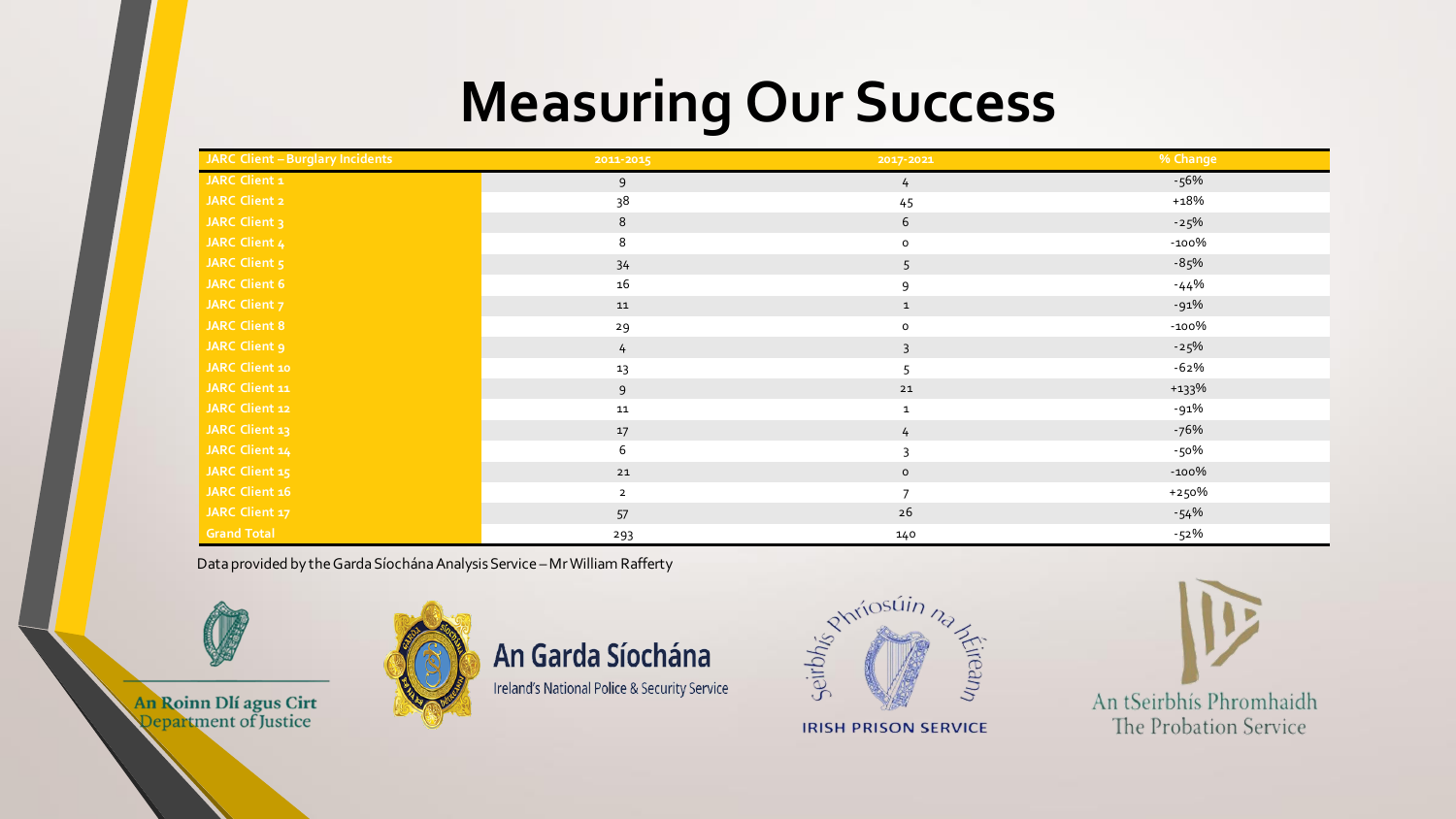## **Going Forward**

- Evaluations underway to inform decisions on expansion of the JARC initiative
- Using key learnings from JARC to establish new multi-agency structures to manage complex prison releases and life sentenced prisoners.
- Review of proposal for a National Offender Management Office



An Roinn Dlí agus Cirt **Qepartment of Justice** 

An Garda Síochána Ireland's National Police & Security Service